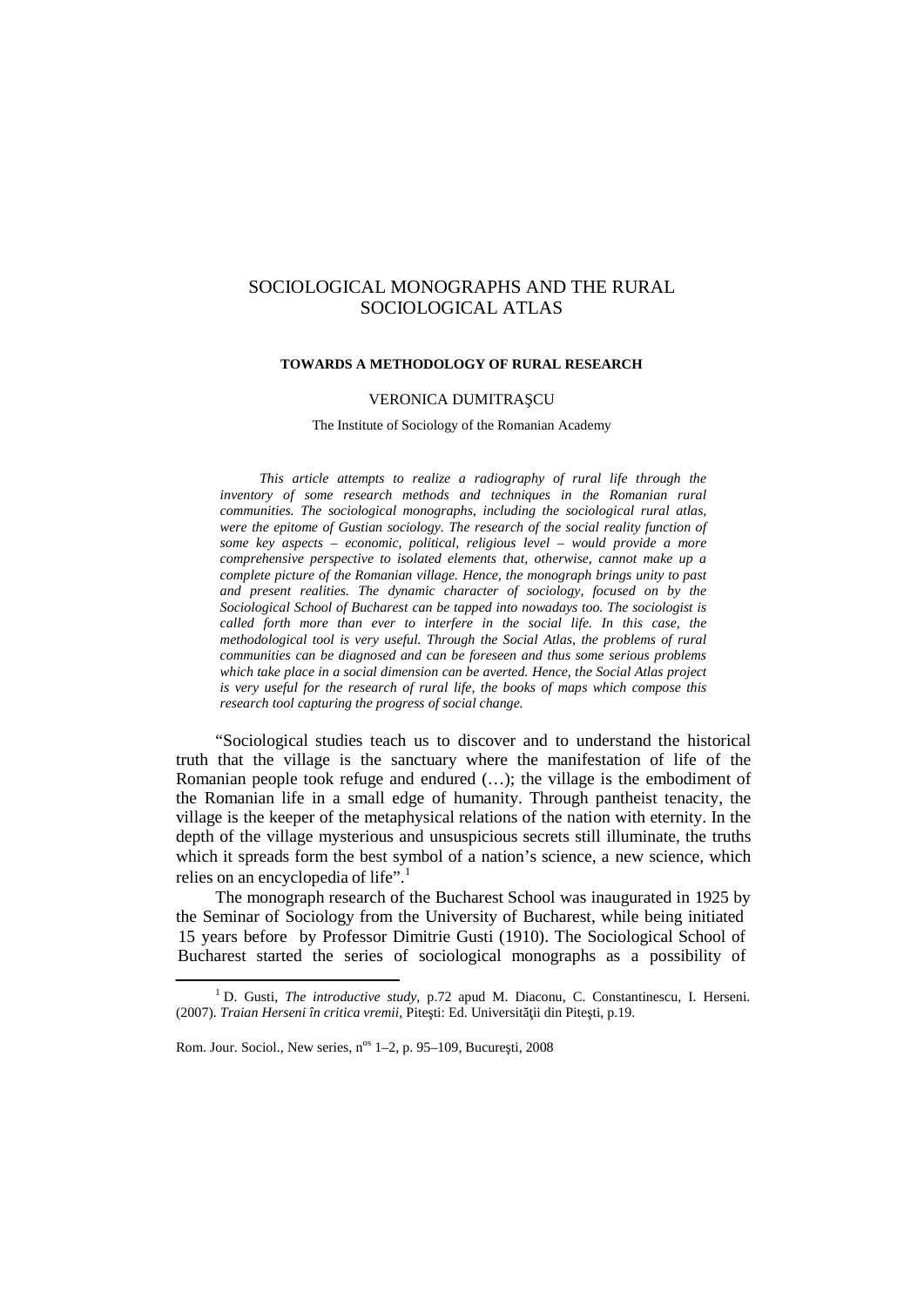researching the social life. Professor Gusti noted that: "sociology will be monographic or it will not be at all."<sup>2</sup> Through this, he specified that the research of social reality must have an interdisciplinary character, the mission of a sociologist being that of exploring social life through field research.

The sociological monographs, including the rural sociological maps constituted the reference point for Gustian sociology. The research of social reality on some aspects – economic, political, religious – would provide a more comprehensive perspective to isolated elements that, otherwise, cannot make up a complete picture of the Romanian village. The projection of sociological monographs through the organization of interdisciplinary teams represents "a synthesis in time and in space of a corner of the country"<sup>3</sup>, a general view through which it can embrace the realities of past and present, in a temporal unity.

Dimitrie Gusti pleaded, first and foremost, for an actional sociology: "militans sociology". "The national reality is a decisive condition of social life through which a work of a state can be organized".<sup>4</sup>

"Knowing the country is the best way to serve it"<sup>5</sup> coins the militant character of the Gustian sociological system which specifies that in order knowing existing social realities "we need an encyclopedia of cities and villages; we need a Romanian sociological map." 6

The dynamic character of sociology, focused on by the Sociological School of Bucharest can be tapped into nowadays too. The sociologist is called forth more than ever to interfere in the social life. But, in order to succeed, he must have a comprehensive knowledge of the problems that the fortress is confronted with. In this case, the methodological tool is very useful.

The projection of rural sociological maps implies the detection of social transformations of realities in time. For the reproduction of the situation in time, it is necessary to elaborate successive and cumulative maps. When we refer to successive maps "it is marked the level of factual situations in time" and we refer to a change at a national or local level and for the determination of changes on a global level there are projected cumulative maps, which reflect the increases and the decreases in time.

Immanuel Wallerstein (1974), the founder of global system, indicates for the determination of regional changes the interval of 25 years and for the periodicities of the global system's evolution, he uses stages such as: 1450–1640, 1600–1750

<sup>&</sup>lt;sup>2</sup> Dimitrie Gusti. (1969). *Opere*, Texts, comments, notes by Ov. B dina and Octavian Neam u, Bucure ti: Ed. Academiei, vol. I, p. 334.

 $^3$  Idem.

<sup>&</sup>lt;sup>4</sup> M. Diaconu, C. Constantinescu, I. Herseni. (2007). *Traian Herseni în critica vremii*, Pite ti: Ed. Universit ii din Pite ti, p. 23.

<sup>&</sup>lt;sup>5</sup> Dimitrie Gusti. (1969). *Opere*, Texts, comments, notes by Ov. B dina and Octavian Neam u, Bucure ti: Ed. Academiei, vol. I, p. 334.

 $6$  Idem.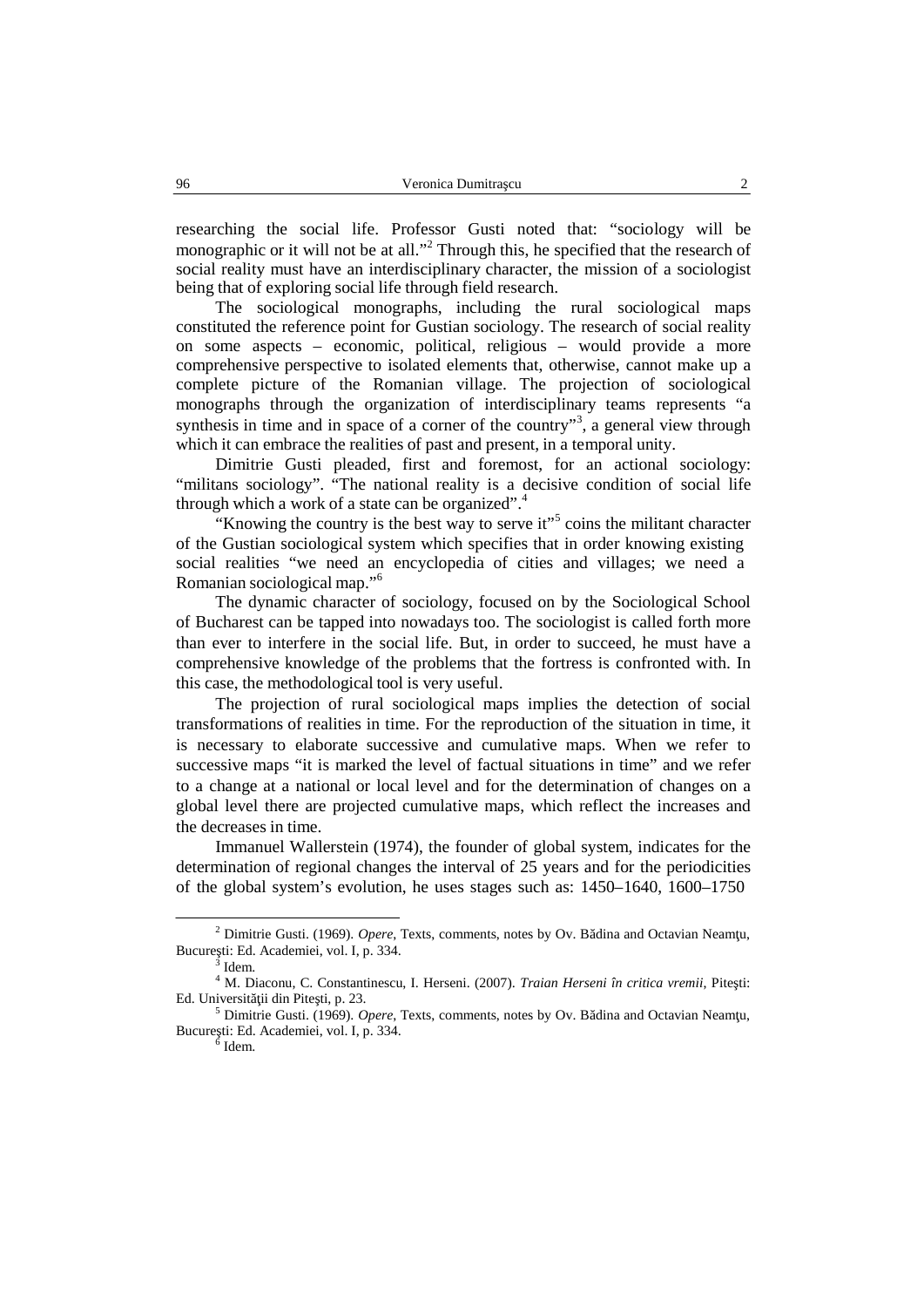etc., therefore larger periods of times 7 . In this respect, the maps should reflect certain patterns of development.

The construction of sociological maps entails an interdisciplinary work. It is not just a demographic, economic, ethnographic, religious, occupational atlas or one that can capture merely the migration phenomenon. The rural sociological atlas captures all these phenomena. The mission of the atlas is to give a general view on changes from the social reality.

A sociological atlas means that the research team should collect demographic, economic, occupational or emigrational data. All this information describes an aspect of social life, emphasizes some changes that take place in society. The social reality can be captured only by restoring a given state of society at a given time. The functioning of a society can be understood by grasping the changes at his structural level, precisely pointed out by social maps.

For the construction of the sociological atlas we do not need just to process data, but a comprehensive knowledge of social reality, the pervading of the sociologist into the real world through investigations and surveys, in order to capture the main aspects of social life, from the demographic aspects to the quality of life. For his construct, the zonal or regional sociological researches are necessary. The regional or zonal research contributes to the socio-spatial scientific knowledge.

## **THE REGIONAL AND ZONAL RESEARCH IN SOCIOLOGICAL SCHOOL OF BUCHAREST**

Zonal research intends to give up to exhaustive research of a village and to restrict the researches through sociological monographs. The zonal researches of the problems can fall into the category of regional integration. As Dimitrie Gusti says: "a village cannot be isolated, because it is a part of a group of villages that share a common regional territory". The settlement of a village is not a pure spatial phenomenon. A series of functional branches are founded between a village and neighboring region."<sup>8</sup>

Although Dimitrie Gusti studied the monographs of all villages and cities, at last he opted for a solution given by Anton Golopentia. This considered the statistical regional comparative research as substitute to monographs. Golopentia specified that he "observed the approach of such comparative researches which can allow the exploitation of monographs results through regional, statistical and map drawing studies." 9

 $^7$  Abraham Dorel. (2000). "Atlasul sociologic al schimb rii sociale din România postcomunist" in *Romanian Sociology*, no. 1.<br><sup>8</sup> Matei Ion. (1980). "Cercet ri zonale i preocup ri urbanistice în concep ia lui Dimitrie Gusti"

in H. Stahl. (1980). *Dimitrie Gusti:critique studies*, Bucure ti: Ed.  $\frac{1}{2}$  in  $\frac{1}{2}$  i Enciclopedic  $\frac{1}{2}$ , p. 312.

 $<sup>9</sup>$  Idem, p. 315.</sup>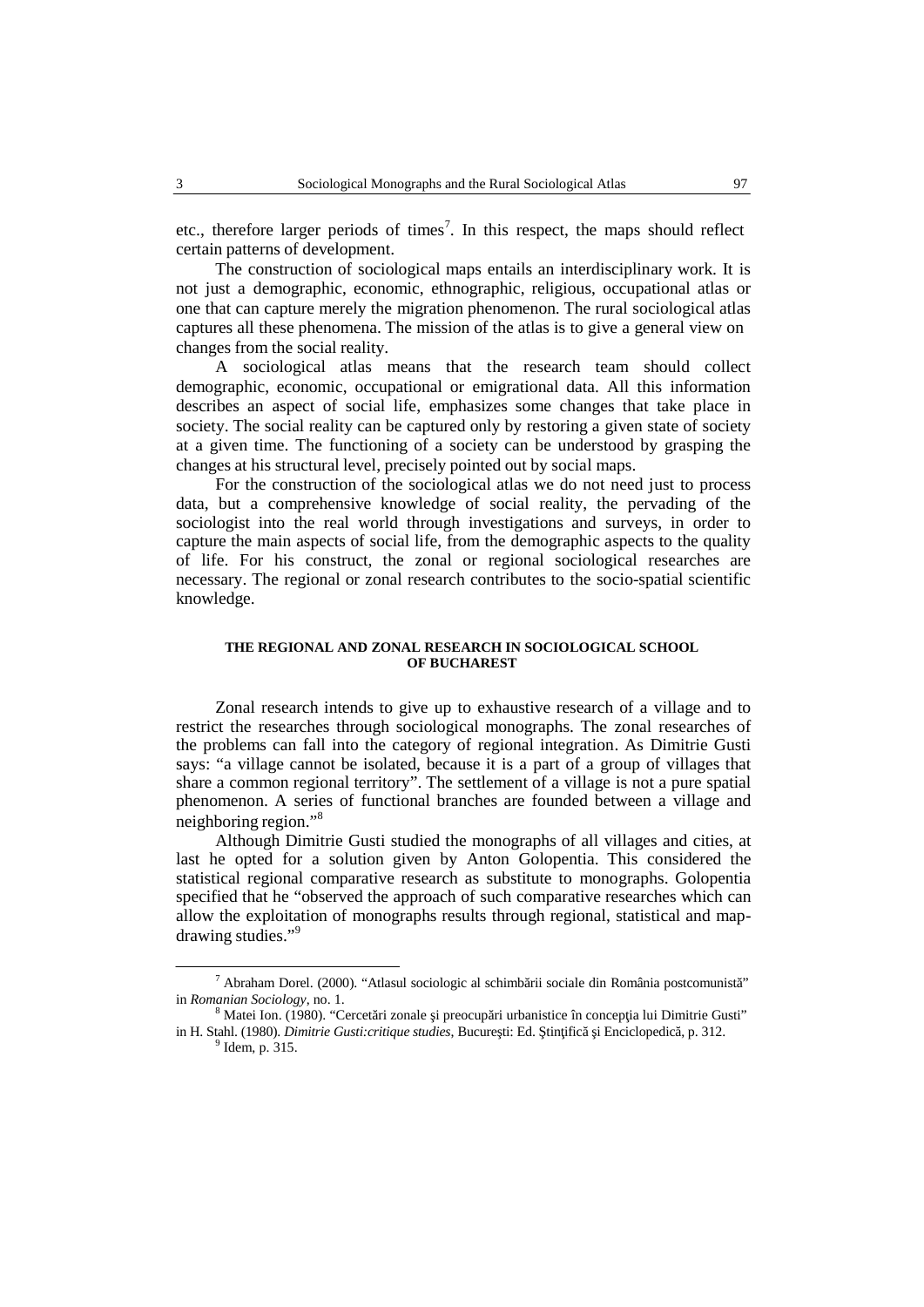The research, like Henri H. Stahl said, provides some information about the places of the village in a certain typology and then about the spreading of a certain type of villages. For zonal researches more methods are identified:

- The pilot-village method, inaugurated by the Nerej researches, follows the knowledge of a certain kind of location and his characteristics. The interdisciplinary teams of students achieved documentation about that sort of village, and then they studied a certain type of problems for placing the pilot-village in a certain region.
- The method of direct-study of the zone, utilized by Anton Golopentia and Mihai Pop in 1939, following the study of territorial development and local problems.

For the spatial organization of the village and for the zonal researches of social realities we will follow two vital elements: territorial vision and the focus of the monographs on certain essential problems.<sup>10</sup>

The regional research is important because it facilitates the knowledge of reality from a socio-spatial point of view. Utilizing the concrete data from researches and a typology of villages, we can build the sociological rural atlas as a tool of knowing social life. Thus, typological maps can be built (on cultural, religious and economic areas). Also, the data taken from researches can be utilized in databases for other researches and also as a way for scientific documentation.

The sociological typologies are, as Dimitrie Gusti pointed out, tools that make a link between the theoretical and practical (empirical) levels of sociological research.

The regional research highlights the importance of social indicators that pave the way to comparative, statistical researches and can diagnose a certain territory from the development point of view.

One of the founders of the project regarding zonal research (influenced by Frederic Le Play and E. Demolin) was Patrick Geddes.<sup>11</sup> Geddes proposes the slogan "Survey before Action", in other words the foundation of an action based on a synergy between ecology, economy, politics and anthropology. Composing an interdisciplinary team, Demolins succeeded to elaborate a new methodology which combines sociology and geography. For him, "the place" that Le Play was talking about, represents not only a geographical place, "not just a place in space, but also a tragedy in time".<sup>12</sup> His methodology was based on "Simultaneous Thinking" method (simultaneous thinking facilitated by the superposition of maps-drawing)

<sup>&</sup>lt;sup>10</sup> Ibidem, p. 316–317.<br><sup>11</sup> Abraham Dorel. (2000). "Atlasul sociologic al schimb rii sociale din România postcomunist " in *Romanian Sociology*, no. 1, p. 5.

<sup>&</sup>lt;sup>12</sup> Stahl Henri H. (1975). *Teoria i practica investiga iilor sociale*, Bucure ti: Ed. tiin ific *i* Enciclopedic , vol. 2, p. 43.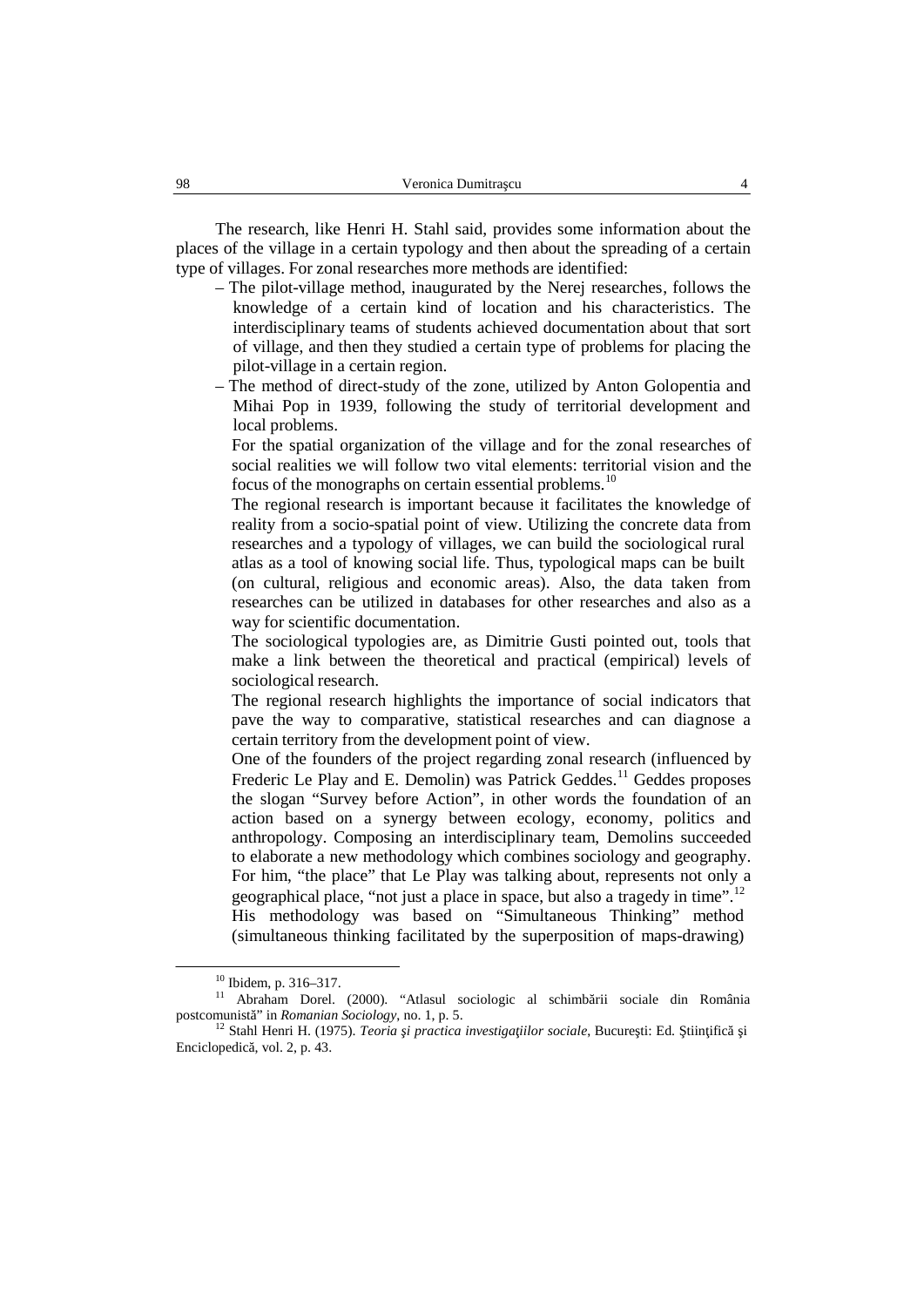which entails the study of a natural region where the city is seen in connection with the transformation of its surrounding area.<sup>13</sup> The Chicago School applied on a wide scale the Geddes working plan.

This zonal research method was used in the territorial systematization actions started in 1949 by Stefan Popovici, when summary monographs were attempted, using the method initiated by Geddes, "simultaneous thinking". Researches were made in 1949 in Hunedoara until in 1956, in Constanta, Tulcea, Bistrita and Arge. The territorial systematization falls into the category of the research on urban-rural area for posterior territorial arrangements and for the reorganization of networking locations. In order to draft the territorial systematization, a typological complex of social indicators was created.

For the construction of social maps, we can take in account the following methods:

- "the pattern of social net and the systematization problem", mentioned by Henri Stahl, the recording of territoriality and social structure during the research;
- The main method proposed by Stahl "social archaeology";
- The problem of mental maps in geopolitics.

# **THE METHOD OF TERRITORIAL SYSTEMATIZATION**

**First works about territorial systematization** were made in 1938–1939 within the sociological movements from Bucharest.<sup>14</sup> The sociological School of Bucharest wanted to achieve a research about population's health, for the experimentation of sociological methods in sanitary domain. Doctor G. Banu extended his studies from the pattern of sanitary net to all social aspects organized on the administrative territory.

Surprising some social phenomenon on a certain territory we can synthetize the stamping of social structure on the field. As H. Stahl said, the territory is humanized, the nature is socialized and it can be understand only through an historical study. In this way, geographical and social studies must be together. The geography must be understood as human science, in other words, it must be a connection between people and the living territory.

It was built some "blank form maps" with the purpose of surprising social changes cartographically. It was made an administrative division inside the

<sup>&</sup>lt;sup>13</sup> Abraham Dorel. (2000). "Atlasul sociologic al schimb rii sociale din România postcomunist" in *Romanian Sociology*, no. 1, p. 5.<br><sup>14</sup> Stahl Henri H. (1975). *Teoria i practica investiga iilor sociale*, Bucure ti: Ed. tiin ific *i* 

Enciclopedic , vol. 1, p. 39.<br> $^{15}$  Idem, p. 39.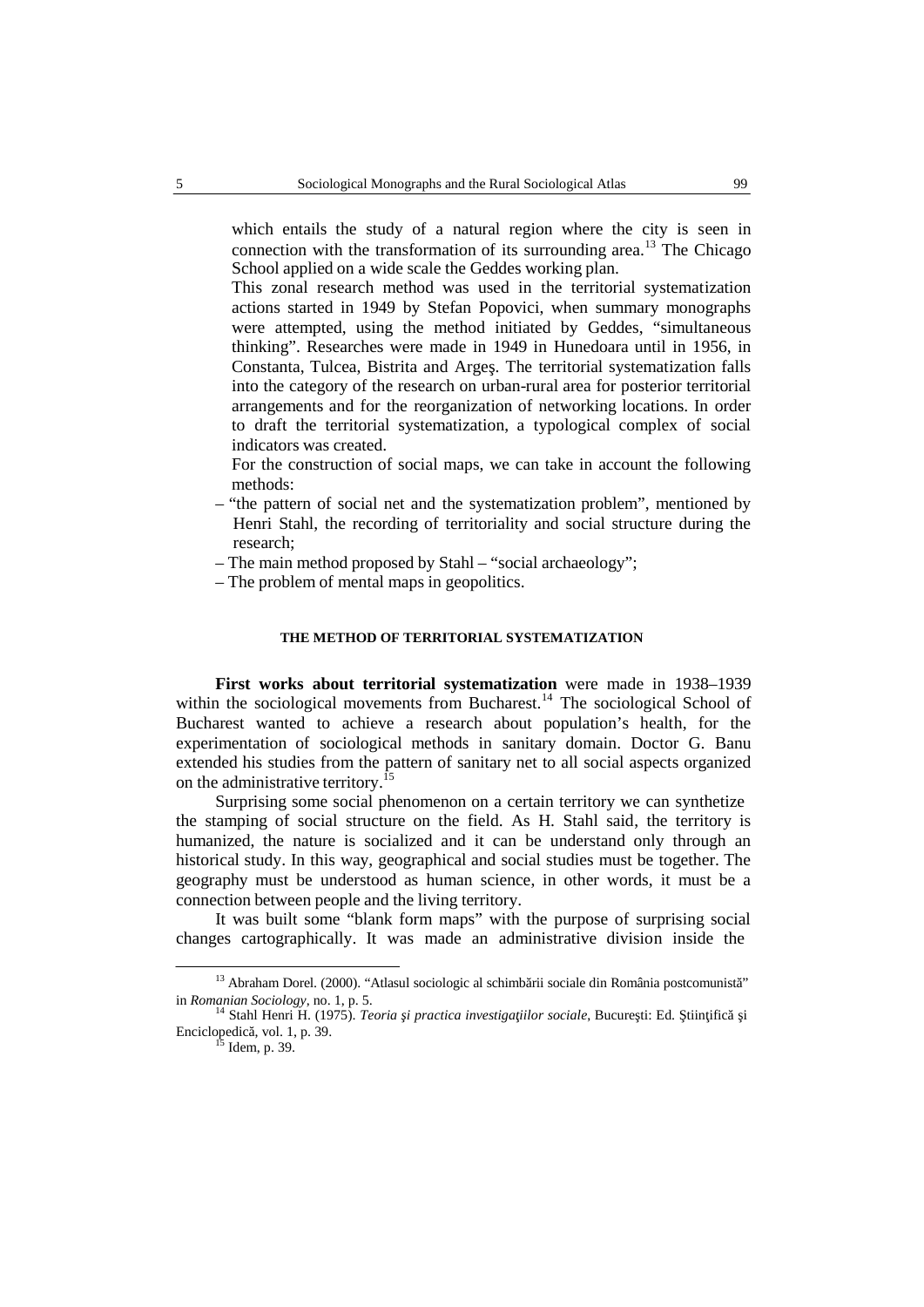country's boundaries (for example, demographic densities maps). Registering only the average values from the villages, average density of population, we can observe some changes in the way that the population is distributed connected with historical processes. The cartographers have a multidisciplinary character because we can judge spatial presence of many phenomenon and that thing can guide us upon some causal correlations.

The problem of territorial systematization, underlined by Henri H. Stahl, deserve to be studied on some aspects:

- zonal research has an administrative boundary;
- that step ask for an interdisciplinary synthesis;
- taking in consideration a space inside an administrative unity can make attention upon urban-rural relation, the zone being a periurban area and the city has a considerable influence upon the village; taking in consideration such a delimitated territory, administrative and periurban area, it can impose the adjustment of considerable attention to facts which are taking place in that geographical area;
- it must take into account not only geographical area, but also the understructure of that space, including network system (railways, streets, seaport arrangements), but also the enclosed households and the buildings were the people work (factories, building sites, mines).<sup>16</sup>

## **THE METHOD OF SOCIAL ARCHAEOLOGY**

Bounded by geographical and historical places, Stahl proposes another method, social archaeology. This method presumes the reconstitution of the past through the analysis of material residuum of juridical, social and economical structures. The method of observation, the description and interpretation of natural objects and places, can be restored through the composing of photographs on large scale and of maps which can surprise some "past traces".

A series of marks are emphasized, marks which can show the nature of village location, the presence of some historical traces which can reconstitute the past of settlement and which can frame it in a historical typology and the way of economical organization of geographical landscape. Henry Stahl reminds of so called "socio-graphical signs"– sinks, micro-relief's different from naturals ones, "phitological signs"– different colors of plants after the nature of soil which they grow, "pedagogical signs"– different colors of soil, after its immediately substructure, "hygrometric signs"– zones sooner dryed than other and "topographical signs".<sup>17</sup> All this signs give us information about the oldness of

<sup>&</sup>lt;sup>16</sup> Stahl Henri H. (1975). *Teoria i practica investiga iilor sociale*, Bucure ti: Ed. tiin ific *i* Enciclopedic, vol. 1, p. 40.<br><sup>17</sup> Idem, p. 196–197.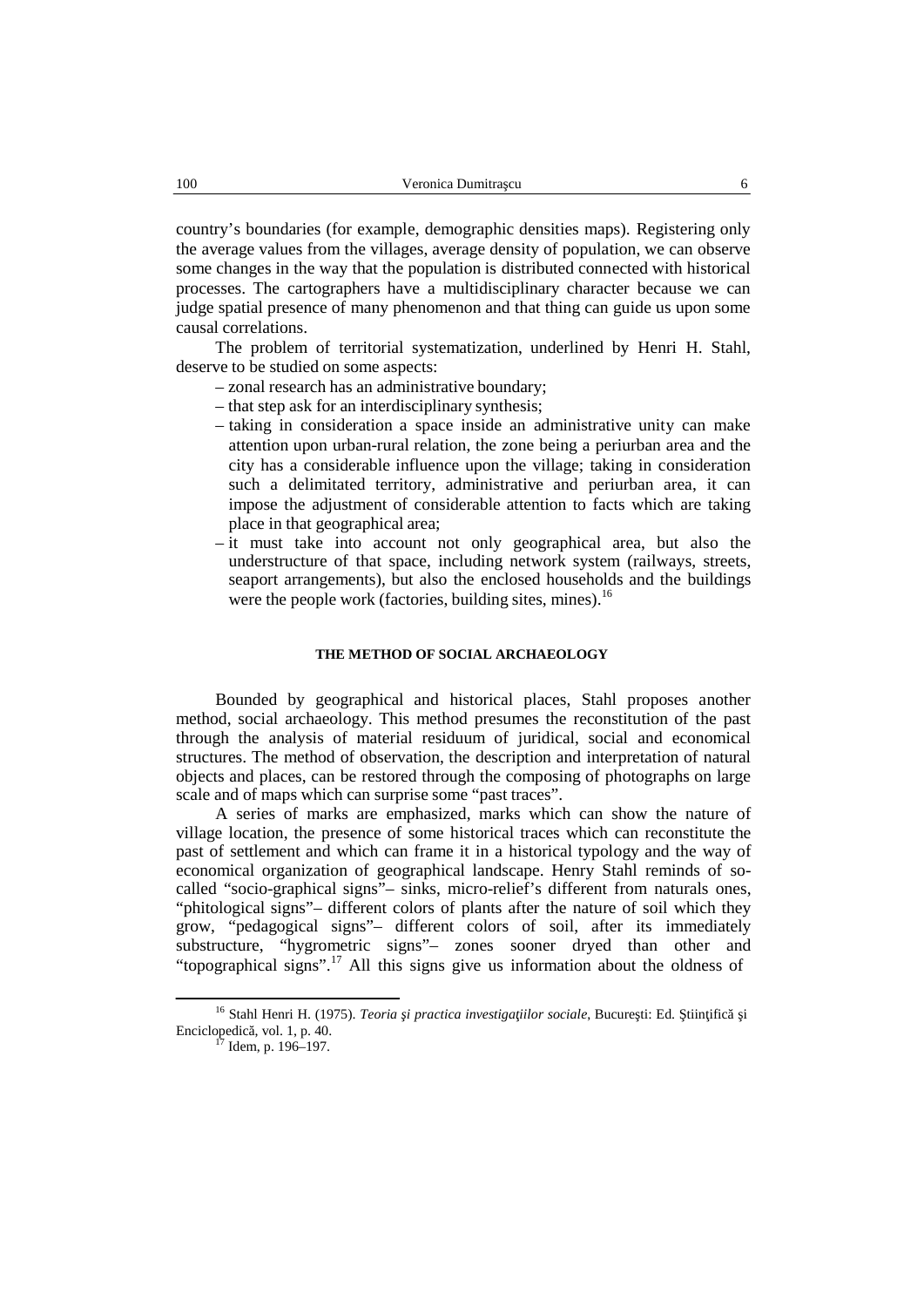location, its interior structure, economical used techniques, how the plots were made, the nature of location: agricultural, pastoral, with networking and hydrographical nettings. Having all this information, the sociologist can make a classification of villages depending on historical oldness, the character of location, the way of geographical and social organization. These data can be used especially by archeologists who can cartography some zones where they can find historical traces. With the contribution of this data it can be made zonal cartographies which can indicate the character and the way of organizing the locations and their zonal distribution.

The study of social morphology (it is considered the sociology's annex) takes in consideration a typology of socio-economic formations, as well as the study of human collectivities and of formal and informal social groups.<sup>18</sup> We don't have to study just the objects or things from social reality but, first of all, we, the sociologists, have to study and the way that people have transformed them in their actions. Within the investigations, the territorial limits which can be traced on the map through a line have great importance, but some unclear delimitation interferes, as Henri Stahl said. For example, the passing from urban locations to rural locations. Besides geographical spaces, there are also social spaces, which can't be delimitated. Cartographically, only statistical average value can be represented.

Also, the isolated facts can be hardly transformed into maps, as Stahl specified. It can't be reprezentated through a line or delimitation, but, at most, through a score method, marking with some signs the special villages where a social phenomenon is present. A method mentioned by Stahl is that of "social isobaric curve". This is used in cartography when we talk about demographic pressures (for example demographic densities, women or men's percent).

The sociological research must follow not only the problem of space from the geographical point of view, but also from the architectural point of view. In this way, we deal with the problem of town– planning and of territorial systematization.

In this passing from exhaustive monographs of villages to summary monographs, urban-rural monographs from territorial systematization, the sociologists from the School of Bucharest consult foreign works, especially the researches from Germany or USA.

Between the two world wars it can be find researches about regions. There were delimitated so-called "nodal regions", the connection between places and things and the methodology was developed in USA and Germany.<sup>19</sup>

<sup>&</sup>lt;sup>18</sup> Stahl Henri H. (1975). *Teoria i practica investiga iilor sociale*, Bucure ti: Ed. tiin ific i Enciclopedic , vol. 1, p. 204.

<sup>&</sup>lt;sup>19</sup> Abraham Dorel. (2000). "Atlasul sociologic al schimb rii sociale din România postcomunist<sup>"</sup> in *Romanian Sociology*, no. 1, p. 6.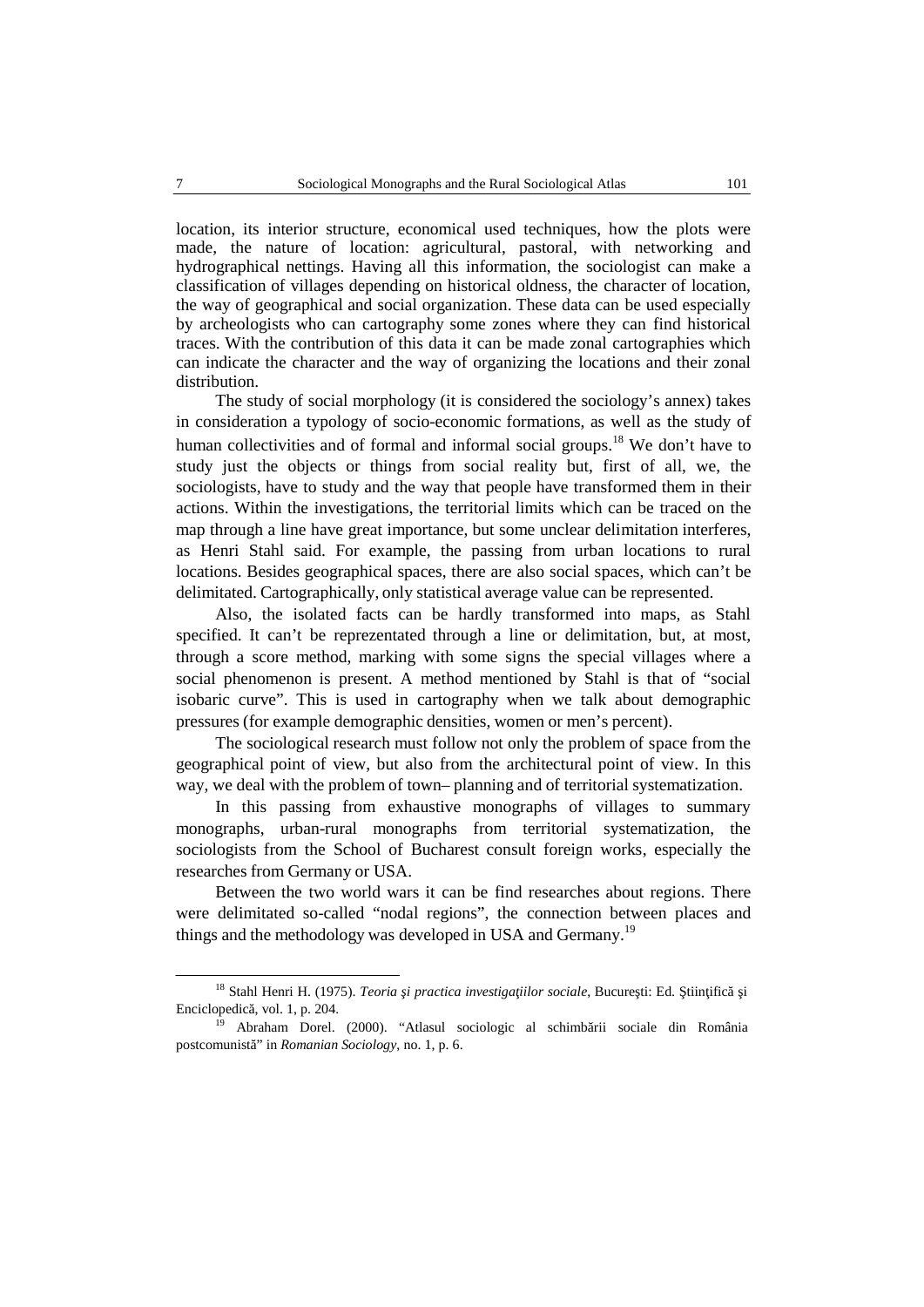## **THE REGIONALIZATION SUBJECT AND MENTAL MAPS IN GEOPOLITICS**

The adjacent notions and sometimes superposed on the concept of region are: "area", "territory", proximity, central area, geopolitical area.<sup>20</sup> The regionalization subject involves a delimitation of some spaces on the following reasons: geographical, cultural, political, ideological, economical reasons. For answering the main question: "how could be defined a region?" Deutsch suggests the answer through another question:" How many sections from the Earth area are making together a membership more than others?"<sup>21</sup>

Same section can belong to many regions: geographically, it can belong to a region and politically and culturally to another region. The regionalization can induce changes in social space. In this way, we can talk about an "advance of regional frontiers" with their ideology, their signs and their symbols.

The region is not just a geographical cutting up. The region brings with it the filling of space and the ideas people are working with to settle a legitimate space. Haushofer suggests the term of "pan-idea" for the designation of aggregate between an ethnic and what it is considered to be the territory of legitimate expansion.<sup>22</sup> Pan-ideas can remodel an identity space through some "cognitive maps". Shills specify that the people have a mental, cognitive map of their own representation. The geopolitics of representations took notice the modeling of people's mental space through the tracing of mental frontiers. Professor Ilie Badescu in "Treaty of geopolitics" makes the distinction between ethno mental maps – "the collective points of view of a space" and "ideological maps"– "the vision of some groups towards the representation of space"<sup>23</sup>. Ideological maps are those that the politicians, diplomatic and other stakeholders are working with.

An example of ideological map is that of Huntington. He ignores ethno mental representation of people and imposes the tracing of some cultural frontiers between civilization blocks.

From the ideological point of view, mental maps have a projective character. Another example of projective map is that proposed by Thomas Barnett, an American geostrategist which projected the so-called Pentagon Map on which he traced security regions (The Functioning Core) and the insecurity area (The Gap)<sup>24</sup> or the areas with political and economic stability and those without political and economical stability and which are vulnerable to terrorist attacks. He divided the world in two areas: a functioning core of developed countries with political stability, which are in a process of global integration and nonintegrated areas, sources of threatening for the international security. The map projected by Thomas

<sup>&</sup>lt;sup>20</sup> B descu Ilie. (2004). *Tratat de geopolitic*, Bucure ti: Ed. Mica Valahie, p. 267. <sup>21</sup> Idem, p. 267. <sup>22</sup> Ibidem, p. 294. <sup>23</sup> Ibidem, p.189. <sup>24</sup> http://www.thomaspmbarnett.com/weblog/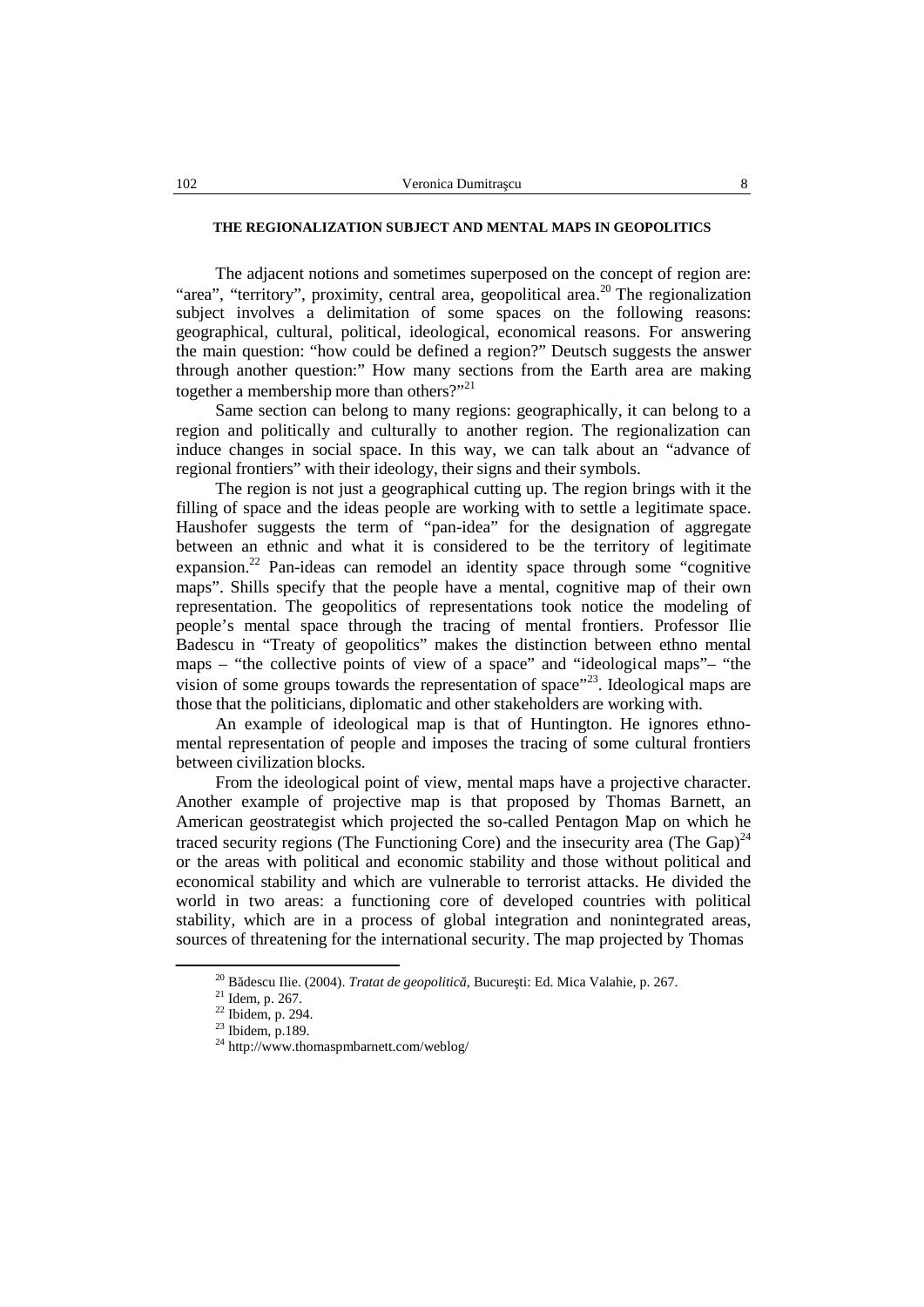Barnett is an adventurous projection came from American offices which catalogue the people in good and bad, vulnerable or not. The project proposed by Thomas Barnett is an ambitious one, but it is realized for american interest and objective: the project of neoconservative democratization of world, the integration of areas in a democratic core.

The maps can be used for people's interest, but also against them. These can be used also as manipulation tools and can provoke geopolitical or logistical wars. In this way, the projection of some maps can influence the destiny of people and nations.

#### **THE METHODOLOGY OF RESEARCH. THE ATLAS OF SOCIAL PROBLEMS. THE WORKING PATTERN OF RURAL POVERTY/ DEVELOPMENT MAPS**

The Social Atlas is a series of maps which can surprise some components of social life on localities or zones. This can be built by a series of indicators which can surprise the dynamism of social life on a certain territory.

The drawing of Romanian social atlas is founded, as CURS mentions, on:

1. Statistical data of population census from January 1992, statistical annuals and other publications from CNS;

2. Polls on representative sample at national level;

3. Studies and polls at regional level (on historical or cultural areas) and zonal region.<sup>25</sup>

The construction of a Romanian social atlas was projected after 1990 by CURS, through the achievement of social mobility studies, of the manner of leaving, of social structure or on the attitude of population regarding social, political, religious changes.

An atlas of social problems should surprise the dynamic of social life changes, from the socio-demographical and economical changes to the building of a value of social welfare of some regions or geographical and cultural zones. The atlas shouldn't surprise isolated facts, but a whole system of socialprocesses.

Lately, the map of social problems and especially those of rural poverty/ development played an important role in the Romanian social policy. The maps of poverty diagnose the profile of welfare indicating the zones/regions/localities were the poverty is concentrated.

There are many ways to study and diagnose the poverty depending on the methodology used for the construction of maps.

The projection of maps for community poverty was realized in 1998 by the PNUD team. There were elaborated two methodologies, one for localities and other

 $^{25}$  Abraham Dorel. (2000). "Atlasul sociologic al schimb rii sociale din România postcomunist" in *Romanian Sociology*, no. 1, p. 4.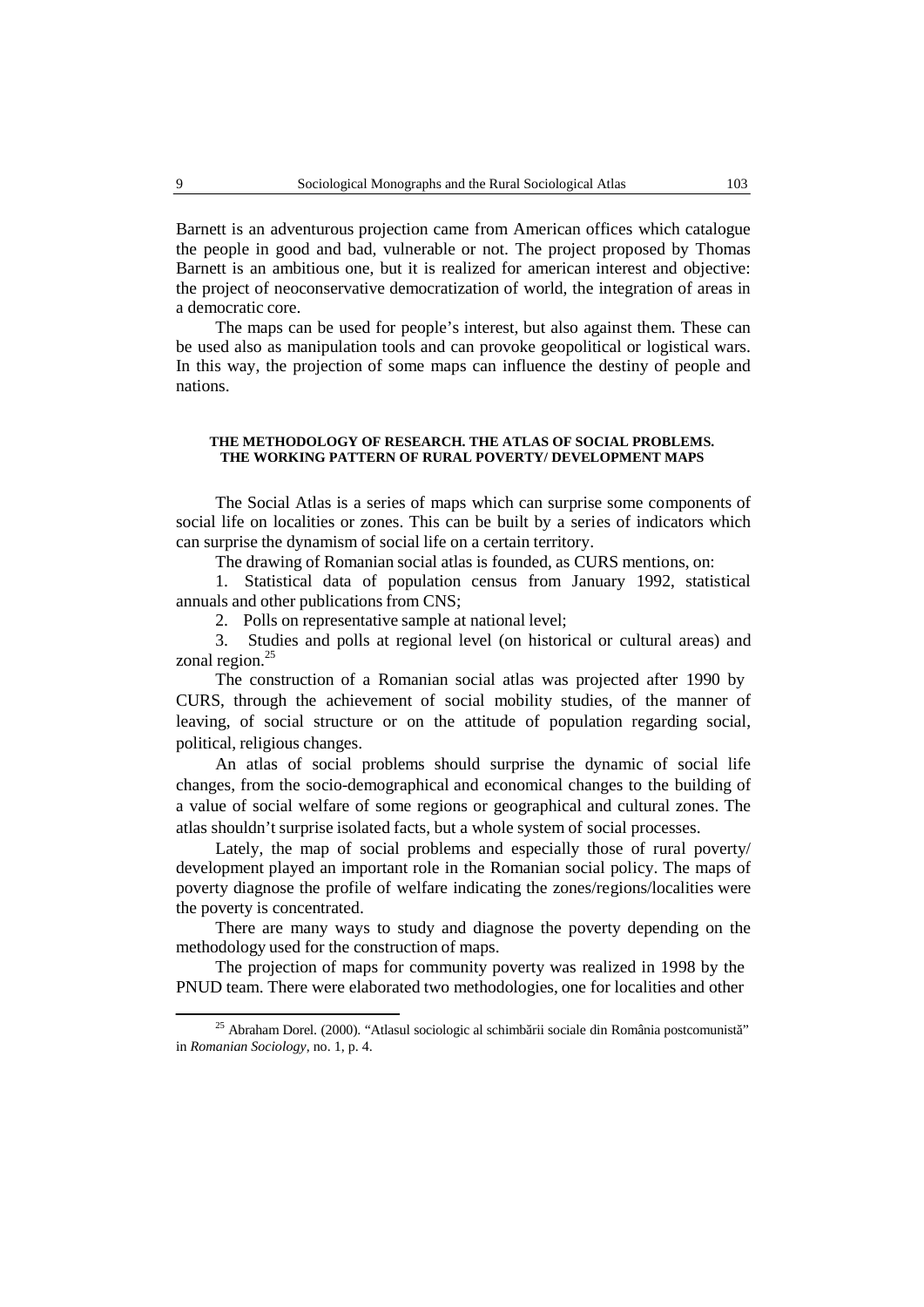for urban areas. They are speaking about relative poverty; a locality is poor in comparison with other localities.

"The poor communes were identified based on two dimensions of community poverty, one is the cause and the other is the effect.

Starting from 10 indicators there were constructed 4 partial dimensions referring to:

1. Biological capital of commune (demographical dependence rate)

2. The infrastructure of commune (factorial score computed by: the habitable surface on residence, number of telephone subscriptions per 1,000 inhabitants and the degree of concentration of population in the biggest village of the commune).

3. The human capital of the commune (factorial score computed by: education stock, the weight of population employed in agriculture and the number of employees on the enterprise from commune per 1000 inhabitants).

4. Demographical phenomenon (factorial score computed by: birth rate, emigration rate and temporary departures, through the change of residence).

The cause – dimension of poverty in the commune was obtained as factorial score of partial dimensions 1, 2 and 3 and the effect  $-$  dimension was the factorial score of partial dimensions 2, 3 and 4. So, community human capital and the infrastructure were considered causes and effects of commune poverty. The poverty/development of country's communes was estimated depending on the obtained dimensions.<sup>26</sup>

Another method for the construction of poverty map was achieved by World Bank in 1998. It was constructed an index measured on 11 criteria, classified on 6 dimensions:

1. the structure of population which don't favor development (% in agriculture in 1992, % inhabitants of 60 and over, employees in the commune per 1,000 inhabitants)

2. socio-demographic poverty (birth rate, temporary migration rate, emigration rate)

3. habitable area of residence (square meter)

4. modern equipments ( TVs per 1,000 inhabitants, telephones per 1,000 inhabitants)

5. the index of agricultural resources  $(1^*$  number of cattle + 0,35  $^*$  number of porcine + 0.12  $*$  number of sheep + 0.04  $*$  number of birds)/ number of agricultural land in property.

6. urban access

For each of 6 dimensions was building an index as factorial score. In the next step it was determined the community poverty/ development index, as factorial score of those 6 indexes".<sup>27</sup>

<sup>&</sup>lt;sup>26</sup> St neulescu Manuela, "The rural poverty map in Romania", www.iccv.ro  $27$  Idem.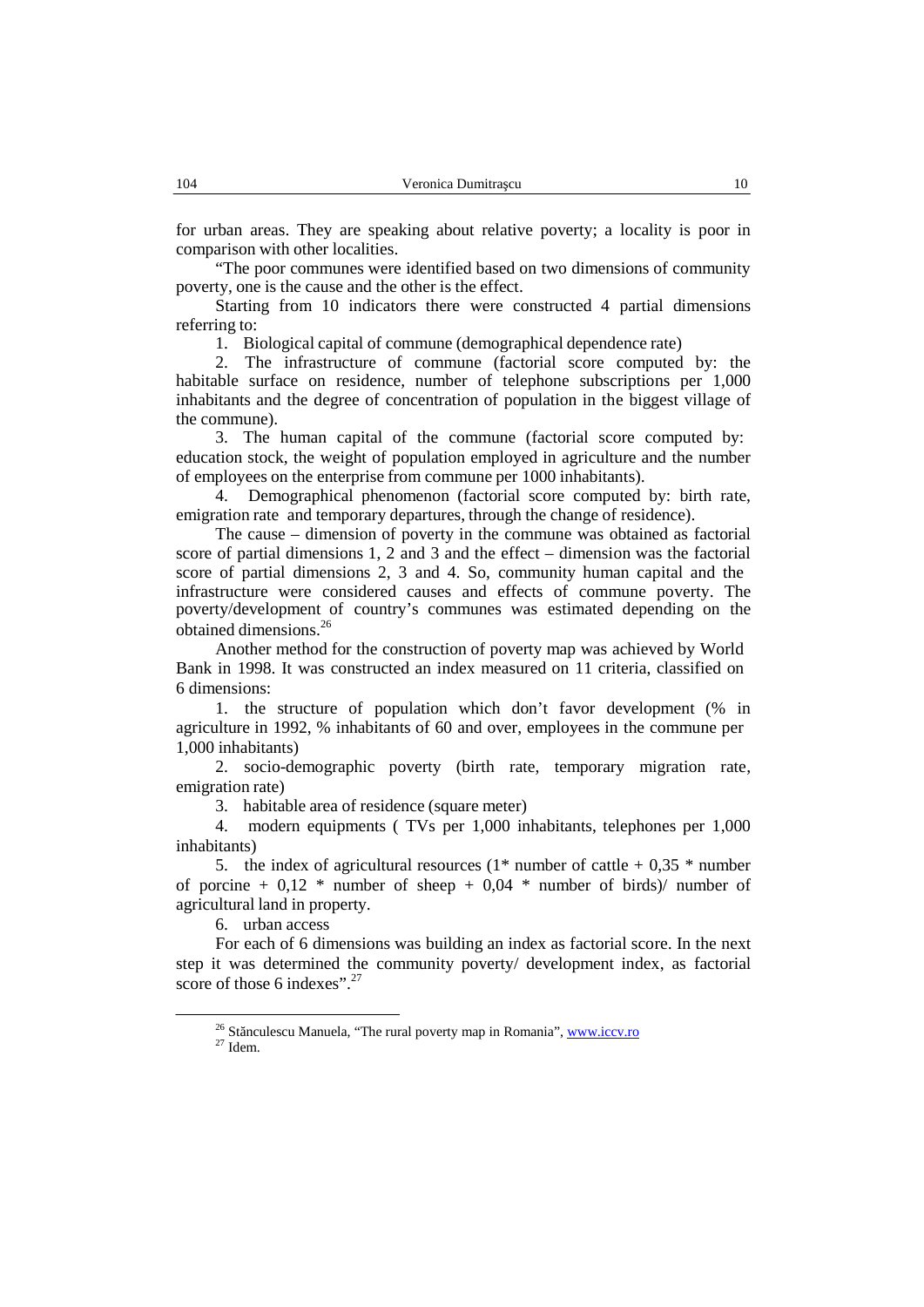Another method proposed is that of aggregate index. The development or the poverty of village can be measured as a combination of material, human, social, biological capital.

For the measuring of rural development index it can be used the socio demographic indicator (the demographic phenomena of poverty identified through low birth rate, a great emigration rate and great temporary emigration rate), human capital (measured as the weight of population from agriculture and industry, number of registered scholars, number of doctors and number of professors), economical capital as index of agricultural resources.

The index of agricultural resources, used by World Bank for the construction of poverty map in 1998 is measured as weighted average of animals from household, using the scores: 1 for cattle, 0,35 for porcine, 0,12 for ovine and 0,04 for birds divided on agriculture hectare land.

The capital of infrastructure is measured as modern endowment of households through the number of TV subscription, telephone subscriptions per 1,000 inhabitants and habitable capital (habitable average area per person).

Using the aggregation method, standardized values of index are gathered in a synthetic index and, after that, through cluster method there can be identified localities with developed or poor community capital.

An important role for understanding of rural development is given by the demographic potential of communities. The villages with lower birth rate and raised migration are poor villages.

According to the economic factor, an important role is played by household's resources, reevaluated as consumption of households, understood as stock of material welfare.

Human capital is important in a community; it shows human potential of development, the degree of rural education, the percent of salaried persons. The modern endowment of households and the habitable surface of households show the degree of rural modernization.

The map show us that the chain of poverty is lenghting from the North–West of the country to South and South–East of the country, where the poverty is accentuated. Everything takes the form of poorcommunitarian capital passage. The map of development index emphasizes the fact that the rural poverty is more accentuated in the North–East of the country and in the South of the country, and also in the West. The most affected districts concerning the communitarian capital are those from the North–East of the country, Vaslui, Neamt, Botosani and Bacau, Vrancea, than the districts from the South of the country, Ialomita, Teleorman, Olt, Dolj, Dâmbovi a, Vâlcea, Arge, In the South–East of the country, communities under poverty are in Constanta,  $C<sub>1</sub>$  ra i, Ialomita and, partially, Tulcea. Developed and more developed communities concerning communitarian capital are those from the North, in the middle and in the west of the country.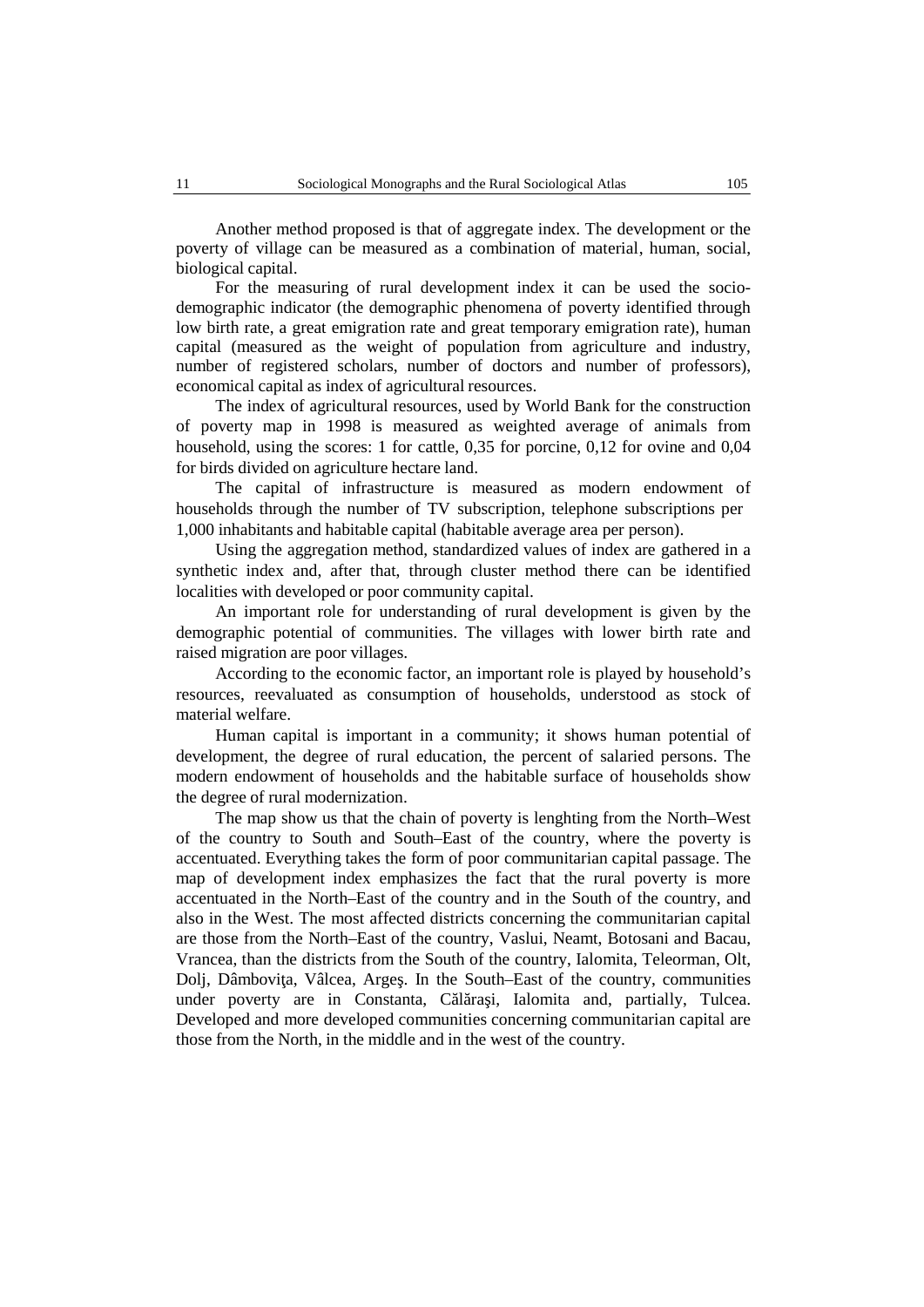

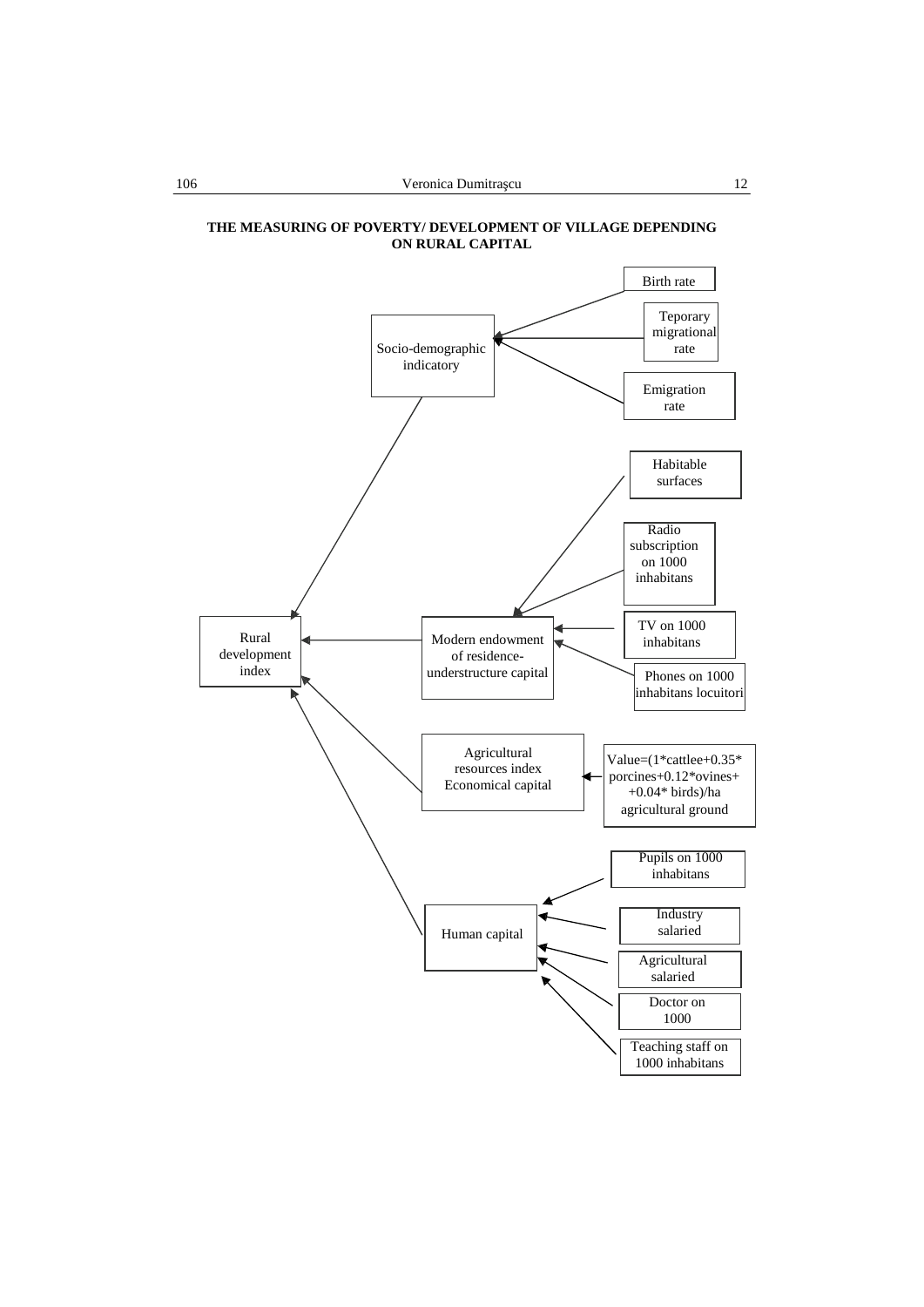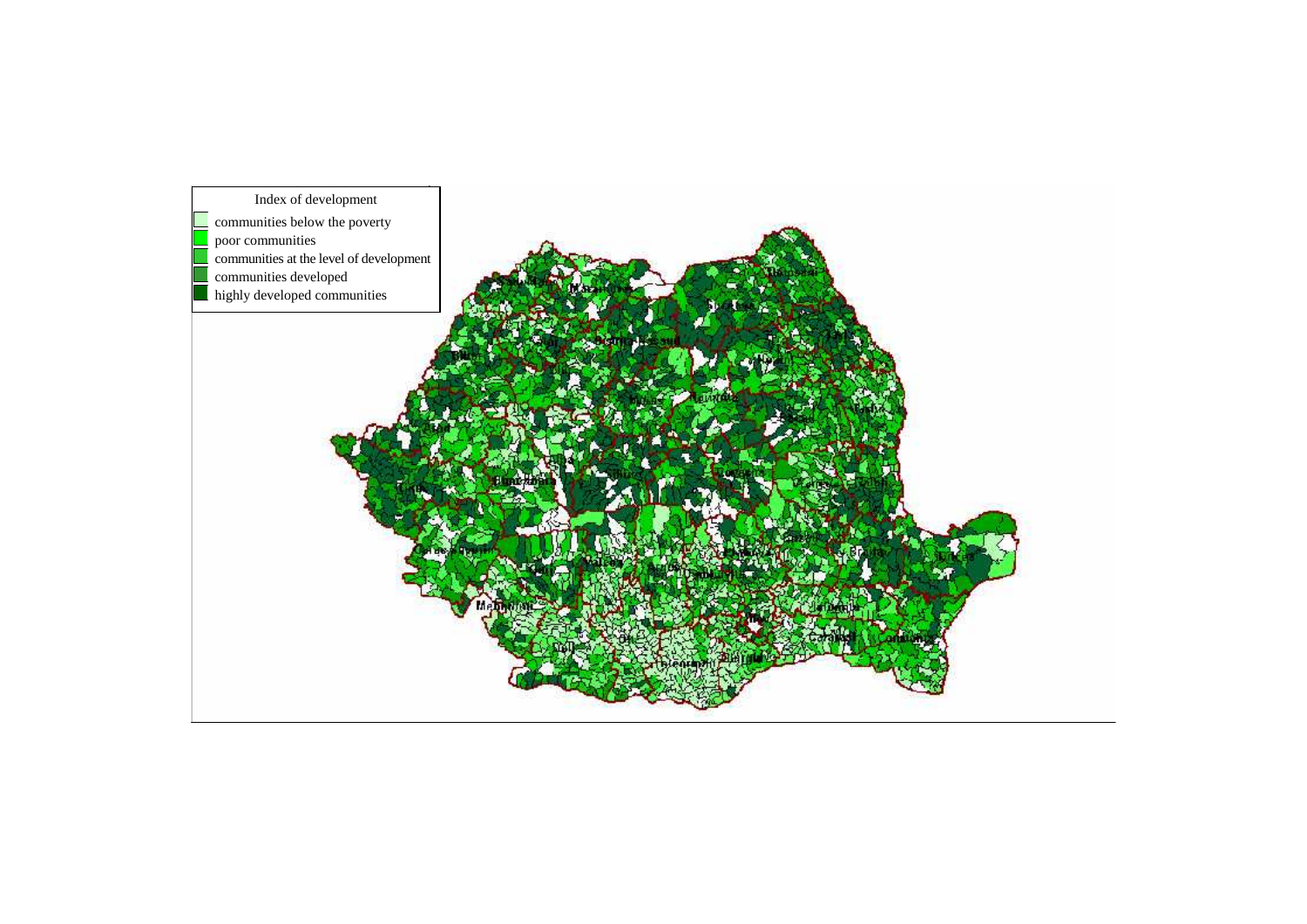The main sectors of poverty are in the East and in the South of the country where there are many people occupied in agriculture, the understructure is poorer and the education is lower. Also, in these areas, the infant mortality is bigger. The progress of communitarian development is influenced by the birth rate, mortality rate, and, if we can follow demographic progress, we can observe a superposition with the development level of villages. The infant mortality is bigger in the north– east and in the south of the country, where there is a low level of development index.

Also, the poverty island is situated at the periphery of the country and the poorer communities are situated toward the periphery of the districts. The pole of the poverty can be considerate the South of the country, where the natality is very low and the infant mortality is relatively raised with a natural spor (births– deaths) negative, (–6,81 at 1000 inhabitants). Concerning human capital, there is a very small number of employees, many of them being concentrated in big cities. The south of the country is exposed to communitarian poverty concerning not only demographical aspect but also economical, social and emigrational aspects. The index of communitarian development shows us the problem of poverty, how we can take action and where, concerning the area of rural underdevelopment.

Social book of maps can be very useful for the diagnosis of some social problems in certain regions or localities. These express the changes which took place in a course of time on regional areas or on localities. Starting from the study of these maps, we can act for the improvement of fortress life, through reforms for social life.

The atlas, as book of maps, can confer information about all changes which take place in time on some social and geographical areas.

#### **THE IMPORTANCE OF SOCIOLOGICAL ATLAS**

The atlas represents the pulse of a community, the way how that community is organized and its progress. Through social atlas it can be diagnosed the problems from rural communities and it can be a warning upon some serious problems from a social space.

Among the objectives specified by Dorel Abraham for the construction of social Atlas:

- the substantiation and development of regional research for the construction of Atlas
- the identification of main sorts of habituating on geographical area
- the determination of occupational progress and of levels of education
- $-$  the determination of socio/demographical structure
- the determination of the relation between the households, the quality of life, demographical behavior and the style of life
- The identification of local problems